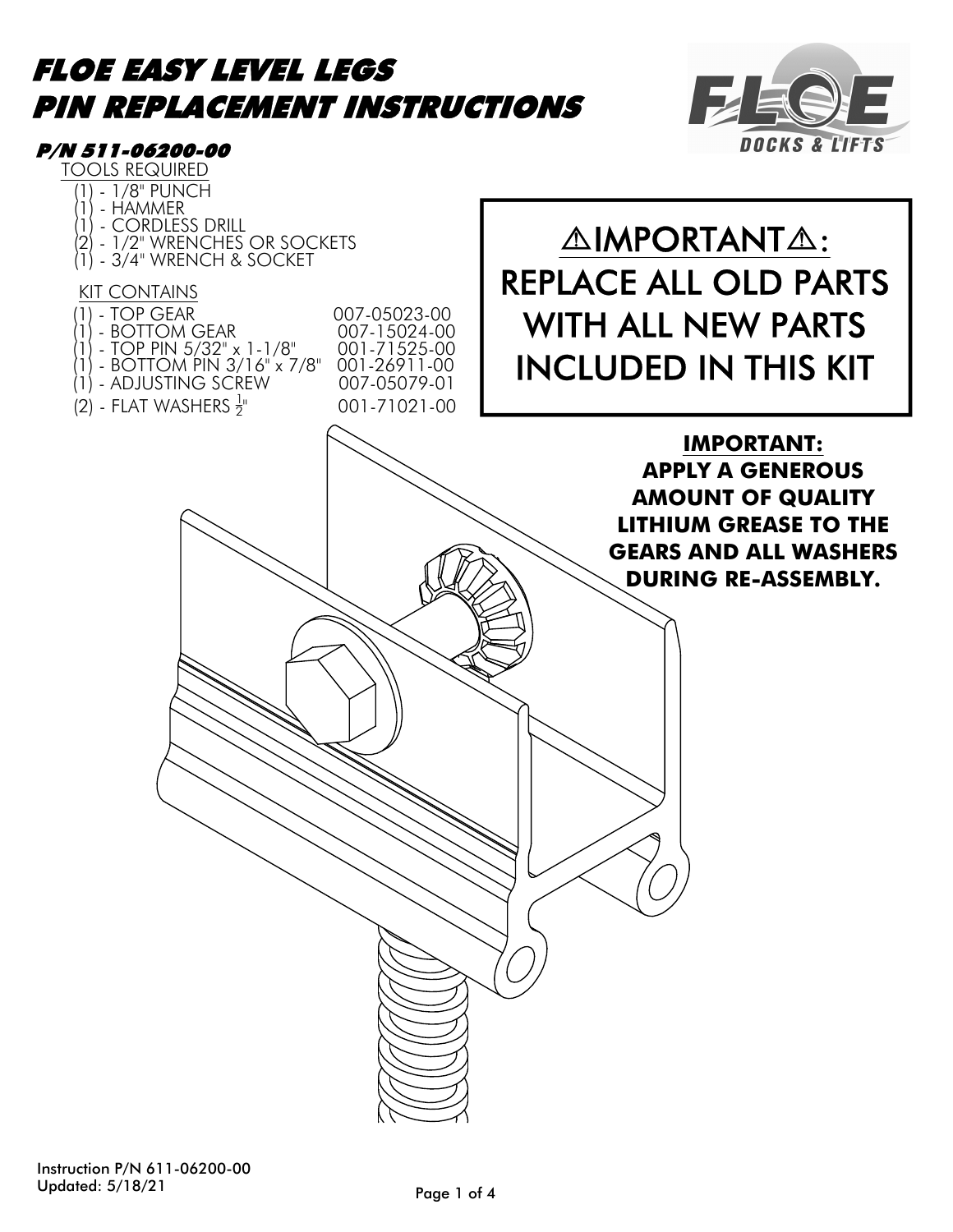# Step 1:

Hoist one side of boat lift up and block lift. Boat lift should be hoisted approximately 53" up. See Fig. 1



Fig. 1

## Step 2:

Remove the (2) 5/16" x 3 1/2" carriage bolts from the corner post. The inner leg assembly should now be free to slide out. See Fig. 2.

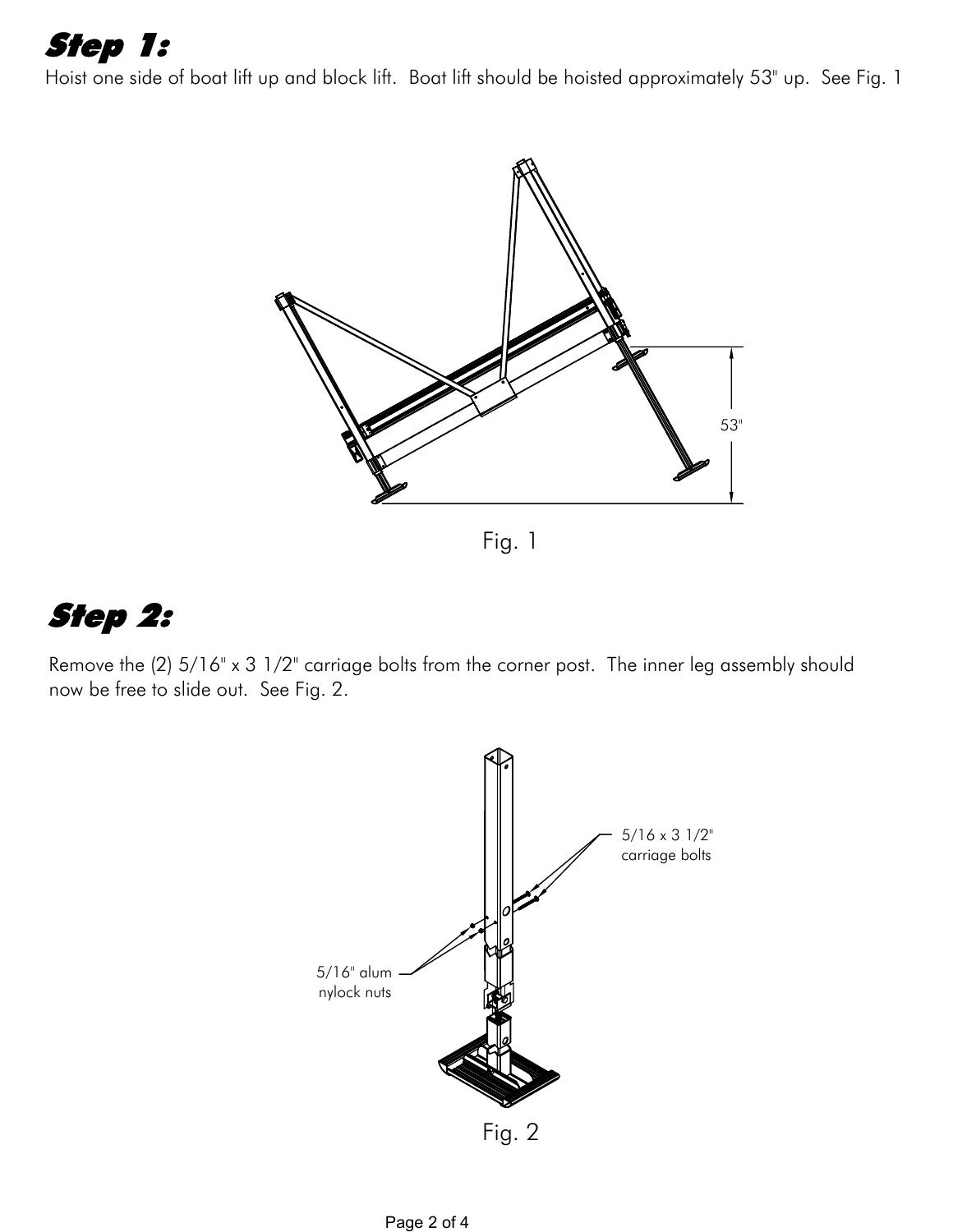## Step 3:

Remove existing top pin with  $1/8$ " punch, be sure the pin is perpendicular to the threaded rod during removal. To aid in pin removal, use a 3/4" wrench to hold the bevel gear adjustment screw while driving out the pin. Slide bevel gear adjustment screw out of the housing and remove top gear. Slide adjustment screw back into housing and top gear. See Fig. 3



## Step 4:

Rotate bevel gear adjustment screw until hole for top pin is perpendicular to leveling leg threaded rod. This will prevent breakage of bottom gear during top pin installation. Drive new top pin into hole in adjustment screw until centered. A final installed gear and pin set will spin freely and have a clearance between the washers and bracket about the thickness of a credit card (0.025" - 0.050"). See Fig. 4 & 4A.